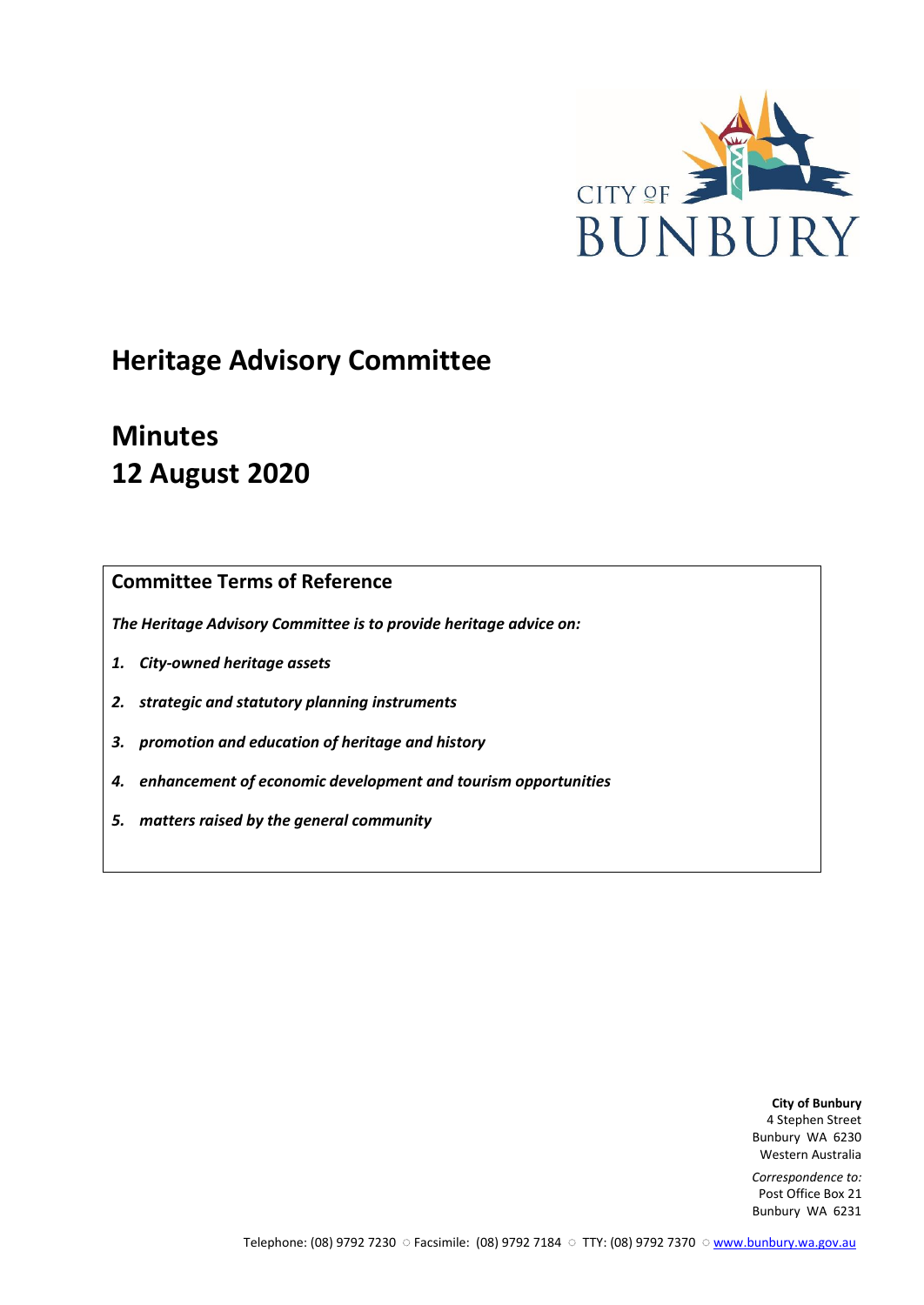Item No

## **Table of Contents**

Page No

| 1.<br>2.<br>3.<br>4.<br>4.1<br>4.2<br>5.<br>6.<br>7.<br>8.<br>8.1<br>8.2<br>8.3<br>9.<br>10.<br>10.1<br>10.2<br>10.3<br>11.<br>12.1<br>12.2<br>13.<br>14. |                                                                                |  |
|-----------------------------------------------------------------------------------------------------------------------------------------------------------|--------------------------------------------------------------------------------|--|
|                                                                                                                                                           |                                                                                |  |
|                                                                                                                                                           |                                                                                |  |
|                                                                                                                                                           |                                                                                |  |
|                                                                                                                                                           |                                                                                |  |
|                                                                                                                                                           |                                                                                |  |
|                                                                                                                                                           |                                                                                |  |
|                                                                                                                                                           |                                                                                |  |
|                                                                                                                                                           |                                                                                |  |
|                                                                                                                                                           |                                                                                |  |
|                                                                                                                                                           |                                                                                |  |
|                                                                                                                                                           |                                                                                |  |
|                                                                                                                                                           |                                                                                |  |
|                                                                                                                                                           |                                                                                |  |
|                                                                                                                                                           |                                                                                |  |
|                                                                                                                                                           |                                                                                |  |
|                                                                                                                                                           | Heritage Framework Discussion Group and Heritage List Guidelines Test Group  6 |  |
|                                                                                                                                                           |                                                                                |  |
|                                                                                                                                                           |                                                                                |  |
|                                                                                                                                                           |                                                                                |  |
|                                                                                                                                                           |                                                                                |  |
|                                                                                                                                                           |                                                                                |  |
|                                                                                                                                                           |                                                                                |  |
|                                                                                                                                                           |                                                                                |  |
|                                                                                                                                                           |                                                                                |  |
|                                                                                                                                                           |                                                                                |  |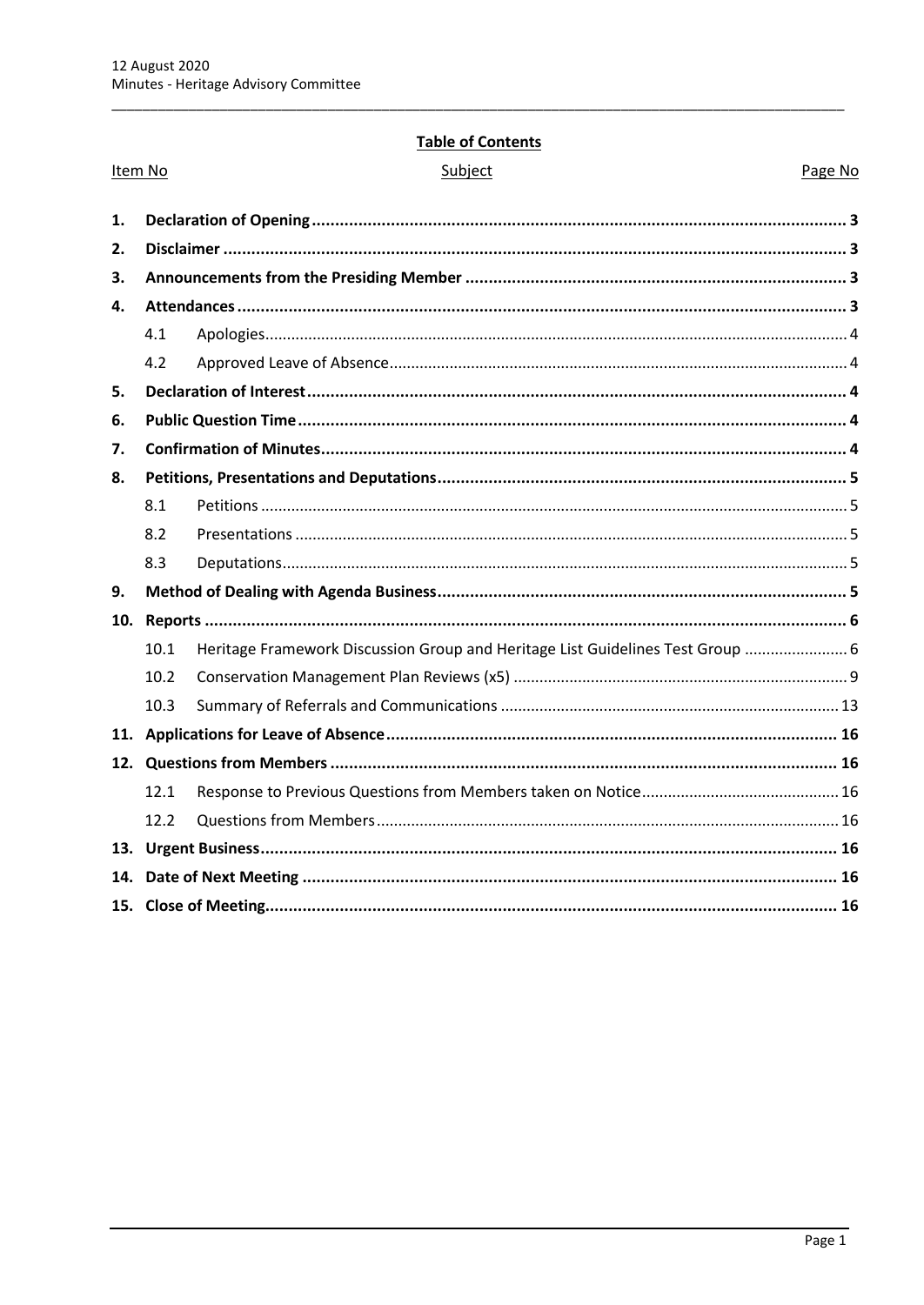## **Acknowledgement of Country**

\_\_\_\_\_\_\_\_\_\_\_\_\_\_\_\_\_\_\_\_\_\_\_\_\_\_\_\_\_\_\_\_\_\_\_\_\_\_\_\_\_\_\_\_\_\_\_\_\_\_\_\_\_\_\_\_\_\_\_\_\_\_\_\_\_\_\_\_\_\_\_\_\_\_\_\_\_\_\_\_\_\_\_\_\_\_\_\_\_\_\_\_\_\_\_

We acknowledge the Traditional owners of this land, the Wardandi Noongar people, and pay our respects to Elders past, present and emerging.

## **Vision**

Bunbury: welcoming and full of opportunities.

## **Organisational Values**

## #WEARECOB

|                     | We are one team                                    |
|---------------------|----------------------------------------------------|
|                     | We keep each other safe                            |
| WE ARE COMMUNITY    | We display empathy and respect                     |
|                     | We have fun and celebrate our successes            |
|                     | We work together to achieve great outcomes         |
|                     | We are open to opportunities                       |
|                     | We actively listen and think things through        |
| <b>WE ARE OPEN</b>  | We are inclusive and treat everyone equally        |
|                     | We are honest and open in our communications       |
|                     | We are open to feedback to improve our performance |
|                     | We lead the change, we own it                      |
|                     | We trust and empower each other                    |
| <b>WE ARE BRAVE</b> | We have the difficult conversations early          |
|                     | We hold ourselves to the highest standard          |
|                     | We have the courage to improve and simplify        |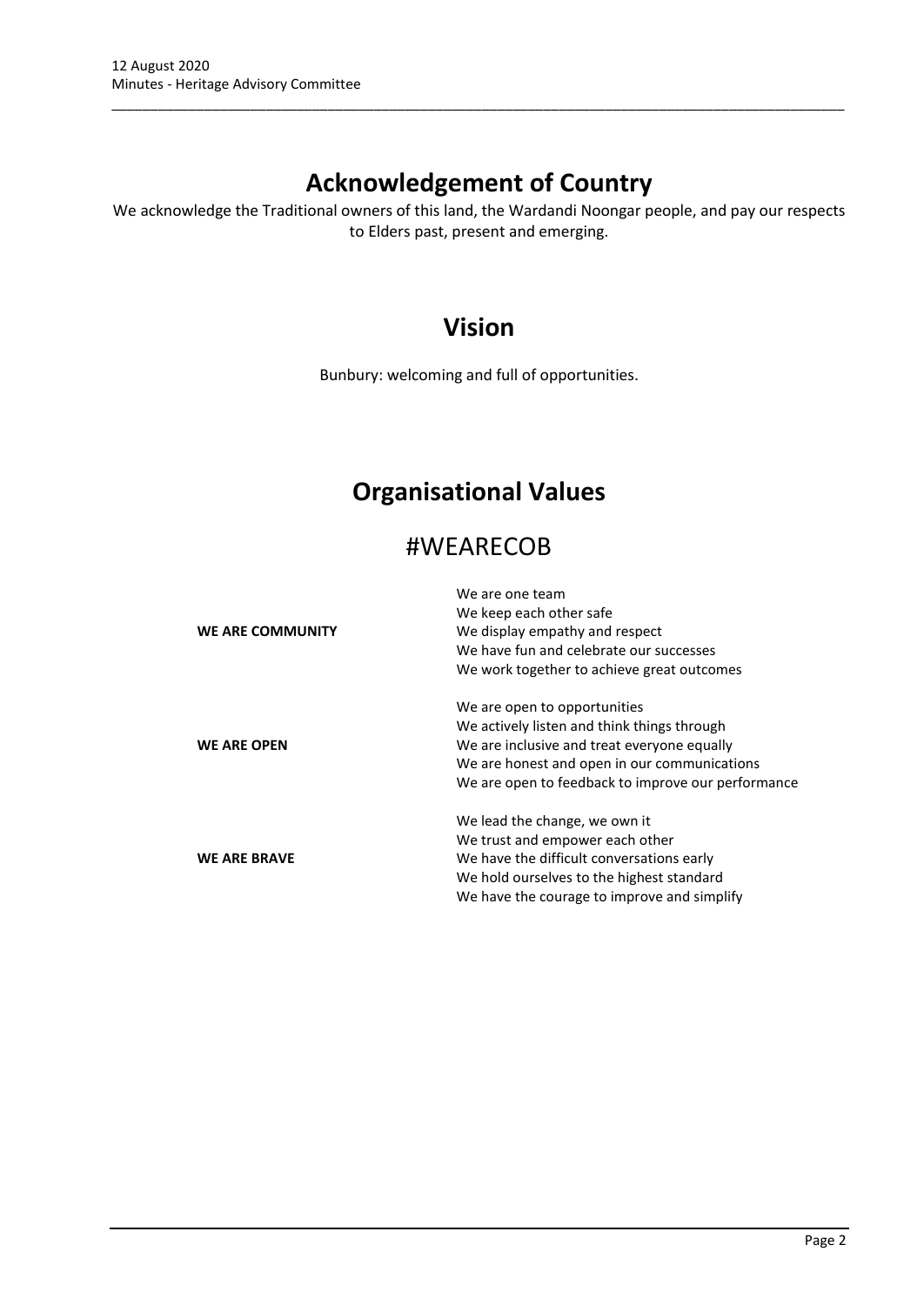

## **Heritage Advisory Committee**

# **Minutes**

**12 August 2020**

Members of the public to note that recommendations made by this committee are not final and will be subject to adoption (or otherwise) at a future meeting of the Bunbury City Council.

## <span id="page-3-0"></span>**1. Declaration of Opening**

The Presiding Member declared the meeting open at 4:00pm.

## <span id="page-3-1"></span>**2. Disclaimer**

Not applicable to this committee.

## <span id="page-3-2"></span>**3. Announcements from the Presiding Member**

The Presiding Member formerly offered condolences to Stephen Craddock on the passing of his mother, the late Audrey Craddock.

## <span id="page-3-3"></span>**4. Attendances**

### *Committee Members:*

| <b>Member Name</b>         | <b>Representing</b> |
|----------------------------|---------------------|
| Cr Tresslyn Smith          | City of Bunbury     |
| Cr Betty McCleary          | City of Bunbury     |
| Mrs Del Ambrosius          | Community           |
| Mr Bernhard Bischoff       | Community           |
| Mr Stephen Craddock        | Community           |
| Mr Kent Lyon (from 4:02pm) | Community           |
| Mr Duncan Rutherford       | Community           |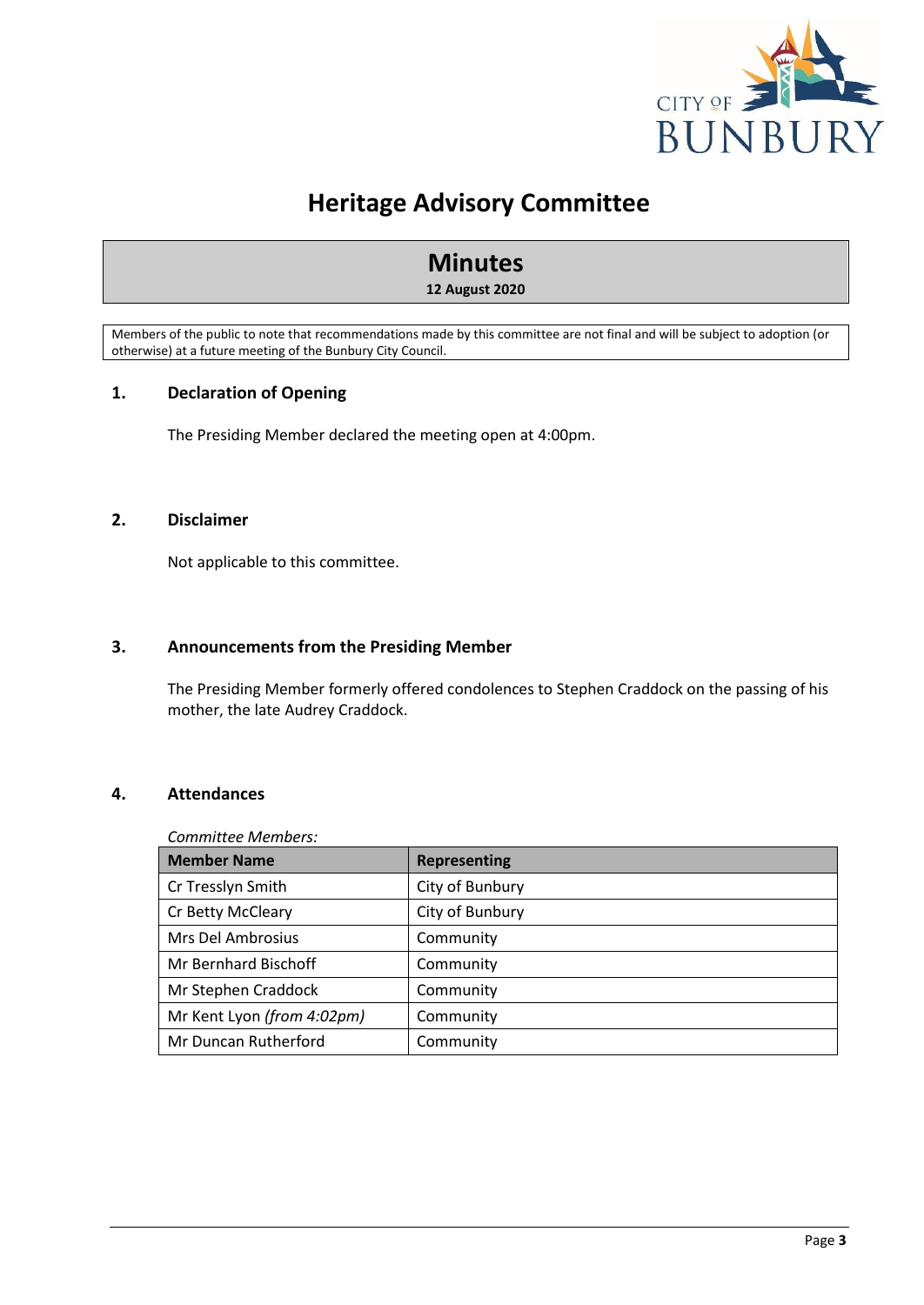| <b>Name</b>     | Title                                                                                 |
|-----------------|---------------------------------------------------------------------------------------|
| Mr Gary Barbour | <b>Director Sustainable Communities</b>                                               |
| Ms Lacey Brown  | Strategic Planning Officer (Heritage)                                                 |
| Ms Liz Allan    | Executive Assistant (Research and Project) to the Director<br>Sustainable Communities |

\_\_\_\_\_\_\_\_\_\_\_\_\_\_\_\_\_\_\_\_\_\_\_\_\_\_\_\_\_\_\_\_\_\_\_\_\_\_\_\_\_\_\_\_\_\_\_\_\_\_\_\_\_\_\_\_\_\_\_\_\_\_\_\_\_\_\_\_\_\_\_\_\_\_\_\_\_\_\_\_\_\_\_\_\_\_\_\_\_\_\_\_\_\_\_

### *Support Staff:*

### <span id="page-4-0"></span>**4.1 Apologies**

Apologies had been received from Graham Houghton, Peter Suckling and Cr Brown. Cr McCleary attended as proxy for Cr Brown.

### <span id="page-4-1"></span>**4.2 Approved Leave of Absence**

Nil

## <span id="page-4-2"></span>**5. Declaration of Interest**

IMPORTANT: Committee members to complete a "Disclosure of Interest" form for each item on the agenda in which they wish to disclose a financial/proximity/impartiality interest. They should give the form to the Presiding Member before the meeting commences. After the meeting, the form is to be forwarded to the Administration Services Section for inclusion in the Corporate Financial Disclosures Register.

Kent Lyon declared an impartiality interest at Item 10.2 '*Conservation Management Plan Review'* as he was the Consultant who undertook the reviews. Kent Lyon remained in the meeting room for the discussion and vote on this matter.

## <span id="page-4-3"></span>**6. Public Question Time**

Not applicable to this Committee

## <span id="page-4-4"></span>**7. Confirmation of Minutes**

The Minutes of the Heritage Advisory Committee Meeting held on 12 June 2020 have been circulated.

### **Recommendation**

The Minutes of the Heritage Advisory Committee Meeting held 12 June 2020 are confirmed as a true and accurate record.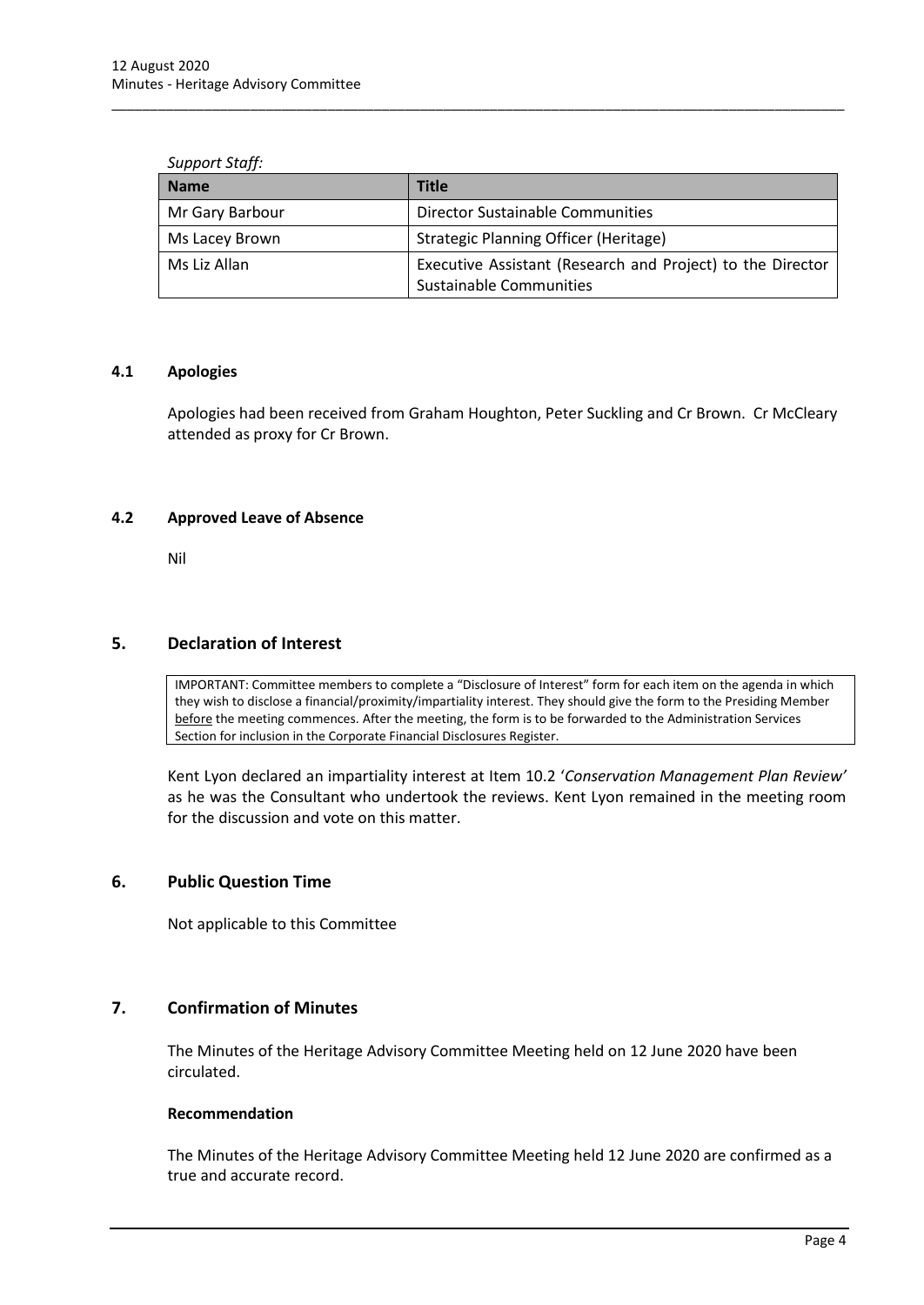## **Outcome of the Meeting held 12 August 2020**

The recommendation was moved Duncan Rutherford, seconded Stephen Craddock.

\_\_\_\_\_\_\_\_\_\_\_\_\_\_\_\_\_\_\_\_\_\_\_\_\_\_\_\_\_\_\_\_\_\_\_\_\_\_\_\_\_\_\_\_\_\_\_\_\_\_\_\_\_\_\_\_\_\_\_\_\_\_\_\_\_\_\_\_\_\_\_\_\_\_\_\_\_\_\_\_\_\_\_\_\_\_\_\_\_\_\_\_\_\_\_

The Presiding Member put the motion to the vote and it was adopted to become the Committee's decision on the matter.

## **Committee Decision**

That the Minutes of the Heritage Advisory Committee Meeting held 12 June 2020 be confirmed as a true and correct record.

CARRIED 6 votes "for" / Nil votes "against"

*Kent Lyon entered the meeting at 4:02pm.*

## <span id="page-5-0"></span>**8. Petitions, Presentations and Deputations**

## <span id="page-5-1"></span>**8.1 Petitions**

Nil

### <span id="page-5-2"></span>**8.2 Presentations**

Nil

### <span id="page-5-3"></span>**8.3 Deputations**

Nil

## <span id="page-5-4"></span>**9. Method of Dealing with Agenda Business**

Items are to be dealt with in the order that they appear.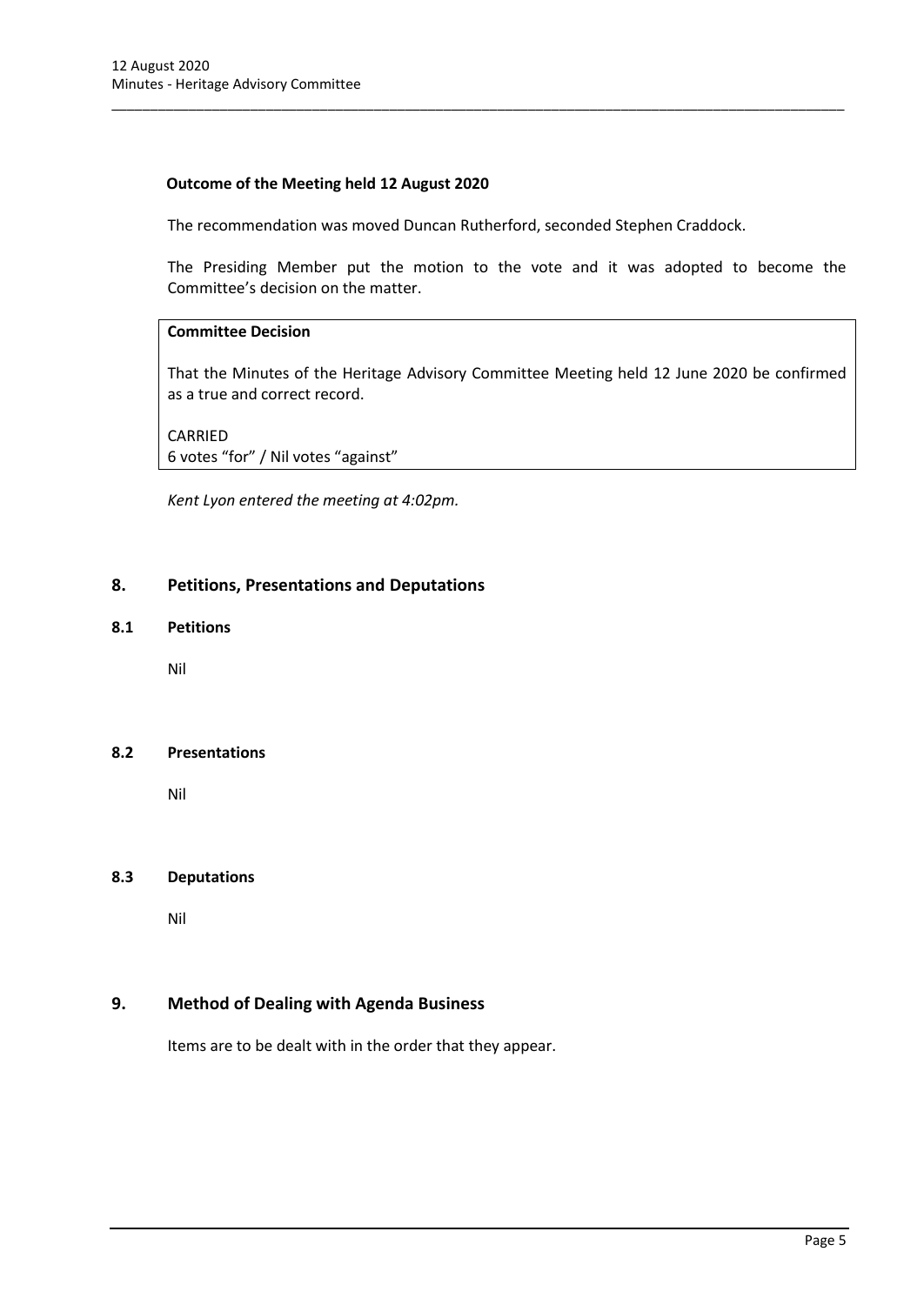## <span id="page-6-0"></span>**10. Reports**

#### <span id="page-6-1"></span>**10.1 Heritage Framework Discussion Group and Heritage List Guidelines Test Group**

\_\_\_\_\_\_\_\_\_\_\_\_\_\_\_\_\_\_\_\_\_\_\_\_\_\_\_\_\_\_\_\_\_\_\_\_\_\_\_\_\_\_\_\_\_\_\_\_\_\_\_\_\_\_\_\_\_\_\_\_\_\_\_\_\_\_\_\_\_\_\_\_\_\_\_\_\_\_\_\_\_\_\_\_\_\_\_\_\_\_\_\_\_\_\_

| <b>File Ref:</b>            | COB/517                                            |   |                             |
|-----------------------------|----------------------------------------------------|---|-----------------------------|
| <b>Applicant/Proponent:</b> | <b>Internal Report</b>                             |   |                             |
| <b>Responsible Officer:</b> | Lacey Brown, Strategic Planning Officer (Heritage) |   |                             |
| <b>Responsible Manager:</b> | Felicity Anderson, Manager City Growth             |   |                             |
| Executive:                  | Gary Barbour, Director Sustainable Communities     |   |                             |
| <b>Authority/Discretion</b> | Advocacy                                           |   | Review                      |
|                             | Executive/Strategic                                |   | Quasi-Judicial              |
|                             | Legislative                                        | ⋉ | <b>Information Purposes</b> |
| <b>Attachments:</b>         | Nil                                                |   |                             |

#### **Summary**

The City of Bunbury has been invited to participate in a State-wide local government Heritage Framework Discussion Group and a Heritage List Guidelines Test Group. This will be facilitated by the Department of Planning, Lands and Heritage (DPLH) in response to the roll-out of policies and guidelines for the *Heritage Act 2018* and *Heritage Regulations 2019*.

#### **Executive Recommendation**

That the Heritage Advisory Committee (HAC) note that the Strategic Planning Officer (Heritage) will participate in these discussion groups and provide a summary to HAC members to ensure efforts and commitment to attaining high quality heritage outcomes are consistent with legislation and guidelines.

### **Strategic Relevance**

| Theme 4:                           | Our City                                                                                                                                                                                                                                                       |
|------------------------------------|----------------------------------------------------------------------------------------------------------------------------------------------------------------------------------------------------------------------------------------------------------------|
| Goal:                              | Civic leadership, partnerships and sound governance in delivering with and for<br>the community.                                                                                                                                                               |
|                                    | Objective 4.2: A highly-engaged and involved community, working together on strategy<br>development and implementation.                                                                                                                                        |
| Theme 3:<br>Goal:<br>Objective 3.3 | Our places and spaces<br>A natural and built environment that reflects Bunbury's core values.<br>High-quality urban design, well planned neighbourhoods with housing choice,<br>and appropriate provision for diverse land uses to meet the community's needs. |

### **Regional Impact Statement**

Heritage is important for the community and has environmental, economic and social benefits as a resource for present and future generations. The City of Bunbury recognises the importance of promoting and rewarding quality heritage outcomes within its local government area to align with contemporary community values.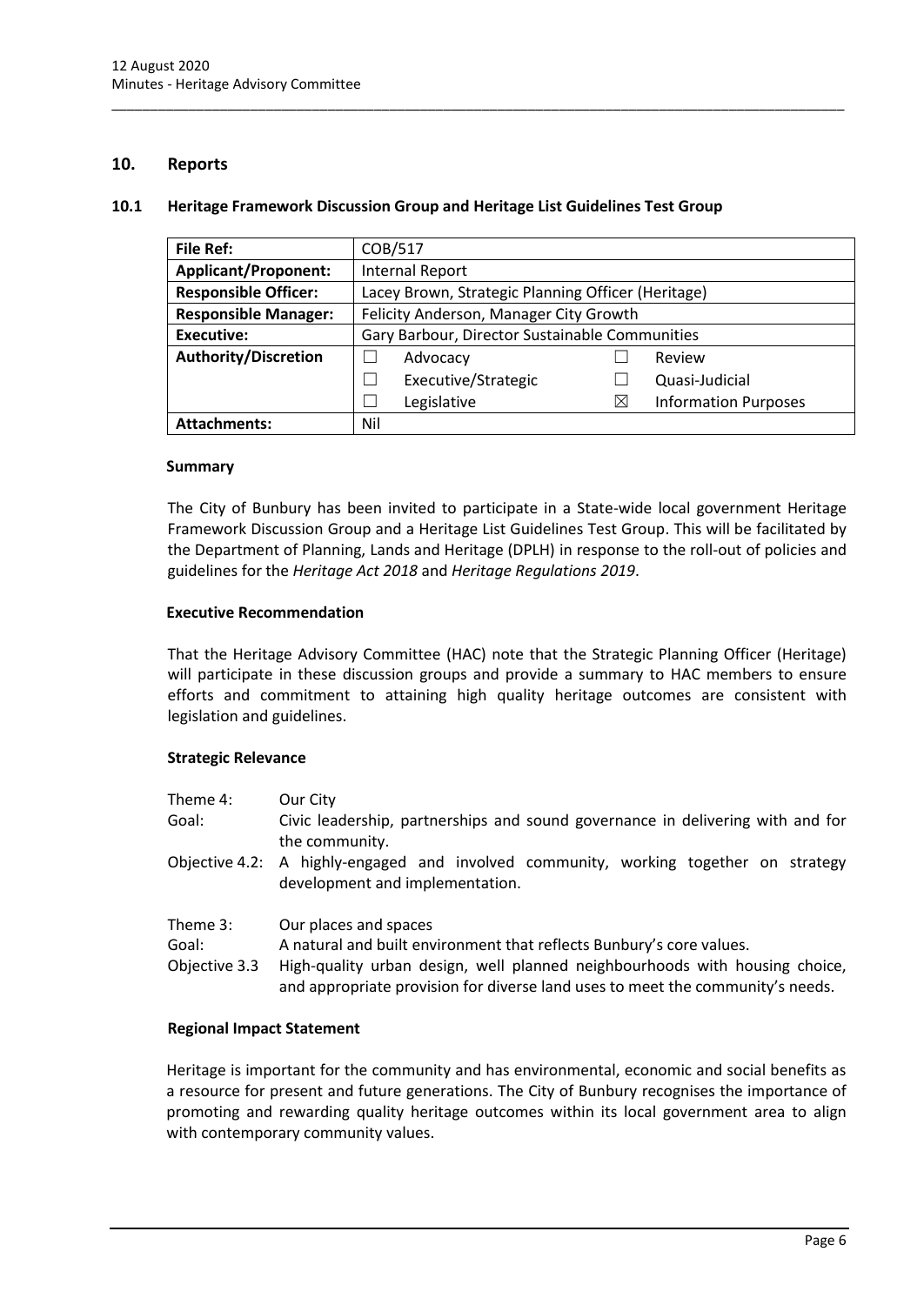## **Background**

On 1 July 2019, the *Heritage of Western Australia Act 1990* was replaced by the *Heritage Act 2018*.

\_\_\_\_\_\_\_\_\_\_\_\_\_\_\_\_\_\_\_\_\_\_\_\_\_\_\_\_\_\_\_\_\_\_\_\_\_\_\_\_\_\_\_\_\_\_\_\_\_\_\_\_\_\_\_\_\_\_\_\_\_\_\_\_\_\_\_\_\_\_\_\_\_\_\_\_\_\_\_\_\_\_\_\_\_\_\_\_\_\_\_\_\_\_\_

Key changes in the new *Heritage Act 2018* include: a streamlined process for entering a place in the State Register; more certainty for owners wishing to develop their heritage places; better protections for important heritage places; and increased transparency by publishing the Heritage Council's advice to the Minister for Heritage on the inclusion of a place in the State Register.

It was advised that further content will be added to the Regulations, as the Act becomes functional and scheduled reviews are undertaken of both the Act and Regulations. A commitment to the rollout of guidelines and policy was also announced. These discussion groups are part of this process.

## **Council Policy Compliance**

This will inform the drafting and methodology of both the City of Bunbury Heritage Strategy and Heritage List Review which are 2020/21 projects.

### **Legislative Compliance**

- *Heritage Act 2018*
- *Planning and Development (Local Planning Schemes) Regulations 2015*

### **Officer Comments**

### *Heritage Framework Discussion Group*

The Heritage Council is developing a Heritage Framework, a series of guidelines and templates designed to set the local government standard for the identification and protection of local heritage. With the support of WALGA, a consultation process will be undertaken with the establishment of a Heritage Framework Discussion Group that will run from July till December 2020.

The group will engage in a program focused on providing document feedback, which will be valuable to ensure the Heritage Framework is well considered from a broad local government perspective. The group will be online based, with participants providing feedback through independent surveys and online discussion forums.

## *Heritage List Guidelines Test Group*

The Heritage Council has developed the draft Heritage List Guidelines, a model policy designed to assist local governments in development and maintaining their local heritage list. With the support of WALGA, a testing group will put the Heritage List Guidelines into practice and provide feedback on usability.

The testing group is for local governments that are preparing to, or have recently, undertaken a review of their local heritage survey. The group will engage in activities that will test the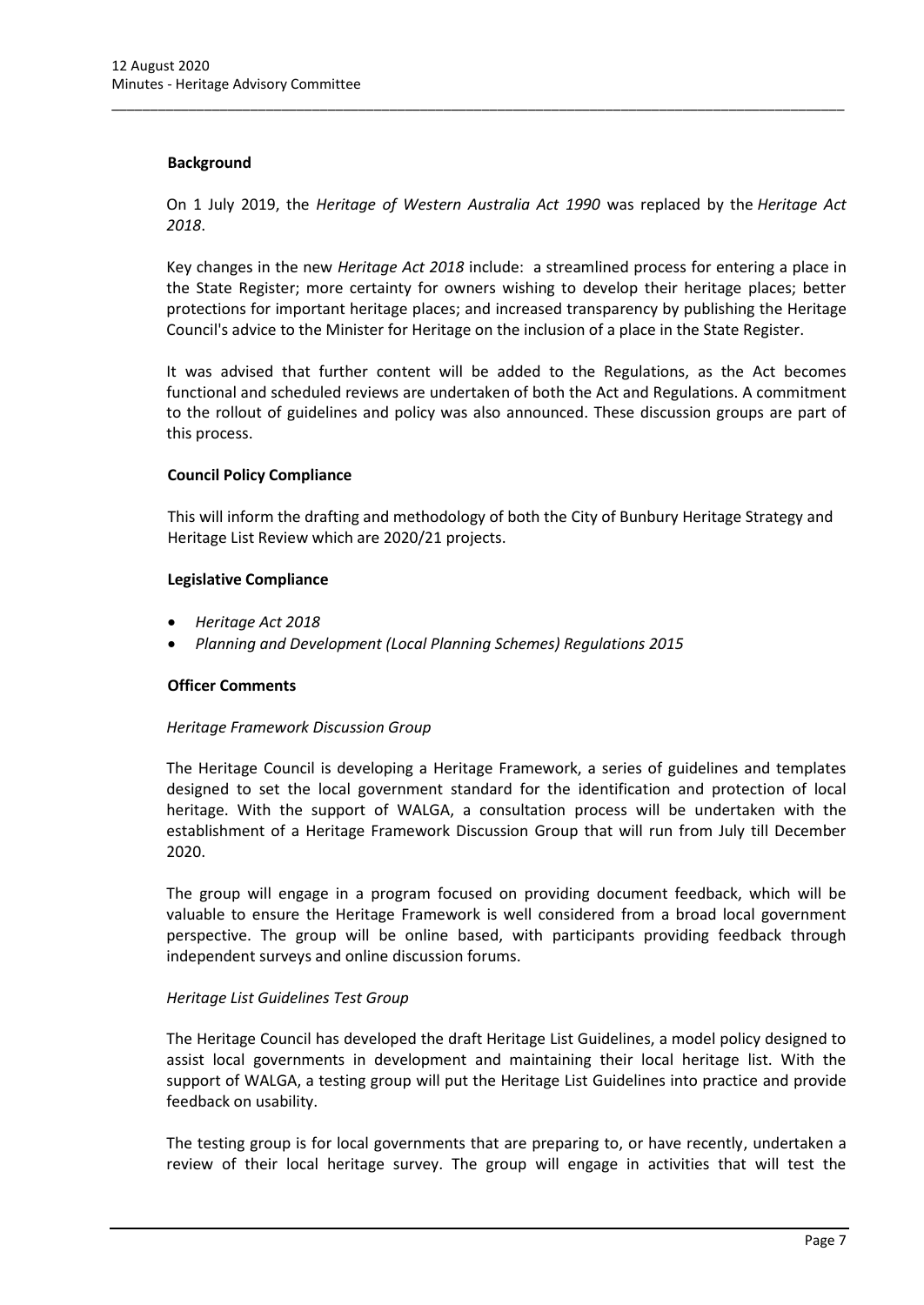application of the guidelines against their local government heritage list and local planning policy. Participants will provide feedback through independent surveys and online discussion forums.

\_\_\_\_\_\_\_\_\_\_\_\_\_\_\_\_\_\_\_\_\_\_\_\_\_\_\_\_\_\_\_\_\_\_\_\_\_\_\_\_\_\_\_\_\_\_\_\_\_\_\_\_\_\_\_\_\_\_\_\_\_\_\_\_\_\_\_\_\_\_\_\_\_\_\_\_\_\_\_\_\_\_\_\_\_\_\_\_\_\_\_\_\_\_\_

### **Analysis of Financial and Budget Implications**

There are no financial or budgetary implications associated with this report.

### **Community Consultation**

Not applicable

### **Councillor/Officer Consultation**

Not applicable

#### **Applicant Consultation**

Not applicable

#### **Timeline: Council Decision Implementation**

Not applicable

#### **Outcome of the Meeting held 12 August 2020**

The recommendation was moved Kent Lyon, seconded Bernard Bischoff.

The Presiding Member put the motion to the vote and it was adopted to become the Committee's decision on the matter.

## **Committee Decision**

That the Heritage Advisory Committee (HAC) note that the Strategic Planning Officer (Heritage) will participate in these discussion groups and provide a summary to HAC members to ensure efforts and commitment to attaining high quality heritage outcomes are consistent with legislation and guidelines.

CARRIED 7 votes "for" / Nil votes "against"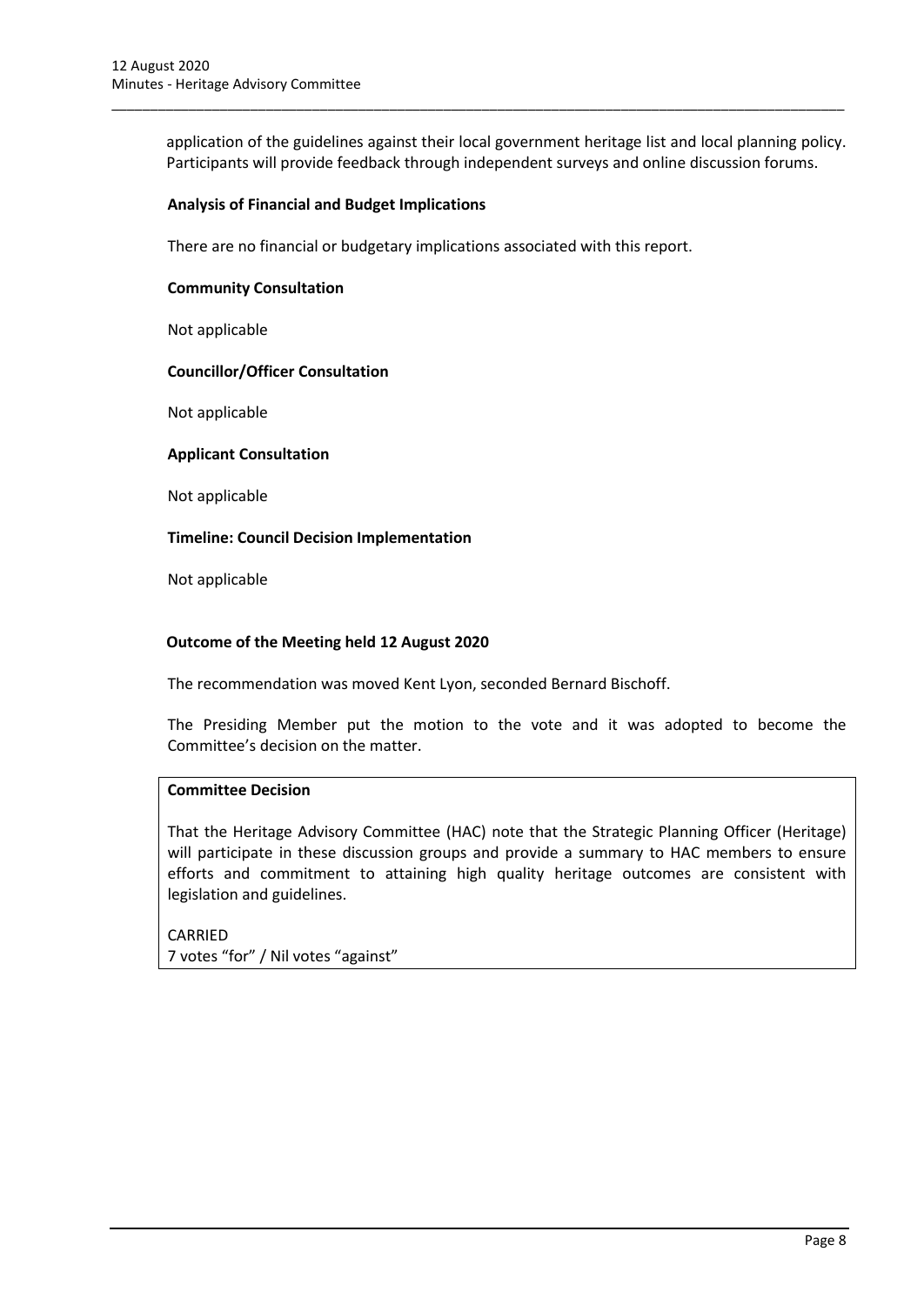## <span id="page-9-0"></span>**10.2 Conservation Management Plan Reviews (x5)**

| File Ref:                   | COB/517                                            |                             |  |
|-----------------------------|----------------------------------------------------|-----------------------------|--|
| <b>Applicant/Proponent:</b> | Internal                                           |                             |  |
| <b>Responsible Officer:</b> | Lacey Brown, Strategic Planning Officer (Heritage) |                             |  |
| <b>Responsible Manager:</b> | Felicity Anderson, Manager City Growth             |                             |  |
| <b>Executive:</b>           | Gary Barbour, Director Sustainable Communities     |                             |  |
| Authority/Discretion        | Advocacy                                           | Review                      |  |
|                             | ⊠<br>Executive/Strategic                           | Quasi-Judicial              |  |
|                             | Legislative                                        | <b>Information Purposes</b> |  |
| <b>Attachments:</b>         | Appendix 1: Addendum for King Cottage              |                             |  |
|                             | Appendix 2: Addendum for Teede House               |                             |  |
|                             | Appendix 3: Addendum for Bunbury Railway Station   |                             |  |
|                             | Appendix 4: Addendum for Bunbury Boys School       |                             |  |
|                             | Appendix 5: Addendum for Picton Agricultural Hall  |                             |  |

\_\_\_\_\_\_\_\_\_\_\_\_\_\_\_\_\_\_\_\_\_\_\_\_\_\_\_\_\_\_\_\_\_\_\_\_\_\_\_\_\_\_\_\_\_\_\_\_\_\_\_\_\_\_\_\_\_\_\_\_\_\_\_\_\_\_\_\_\_\_\_\_\_\_\_\_\_\_\_\_\_\_\_\_\_\_\_\_\_\_\_\_\_\_\_

### **Summary**

The purpose of this report is to note the completion of addendums for five Conservation Management Plans that reflect updated works and provide clear guidance regarding the ongoing conservation and management of the sites' heritage values.

#### **Executive Recommendation**

That the Heritage Advisory Committee recommend that Council:

- 1. Note the addendums for the Conservation Management Plans for:
	- (a) King Cottage (**attached** at Appendix 1);
	- (b) Teede House (fmr) (**attached** Appendix 2);
	- (c) Bunbury Railway Station (fmr) (**attached** Appendix 3);
	- (d) Bunbury Boys School (fmr) (**attached** Appendix 4);
	- (e) Picton Agricultural Hall (**attached** Appendix 5); and
- 2. Direct all maintenance and refurbishment works for the heritage places be consistent with the recommendations of the Conservation Management Plans and updated addendums, subject to future budget deliberations and work schedules.

### **Strategic Relevance**

| Theme 4:                           | Our City                                                                                                                                                                     |
|------------------------------------|------------------------------------------------------------------------------------------------------------------------------------------------------------------------------|
| Goal:                              | Civic leadership, partnerships and sound governance in delivering with and for<br>the community.                                                                             |
|                                    | Objective 4.2: A highly-engaged and involved community, working together on strategy<br>development and implementation.                                                      |
| Theme 3:<br>Goal:<br>Objective 3.3 | Our places and spaces<br>A natural and built environment that reflects Bunbury's core values.<br>High-quality urban design, well planned neighbourhoods with housing choice, |

and appropriate provision for diverse land uses to meet the community's needs.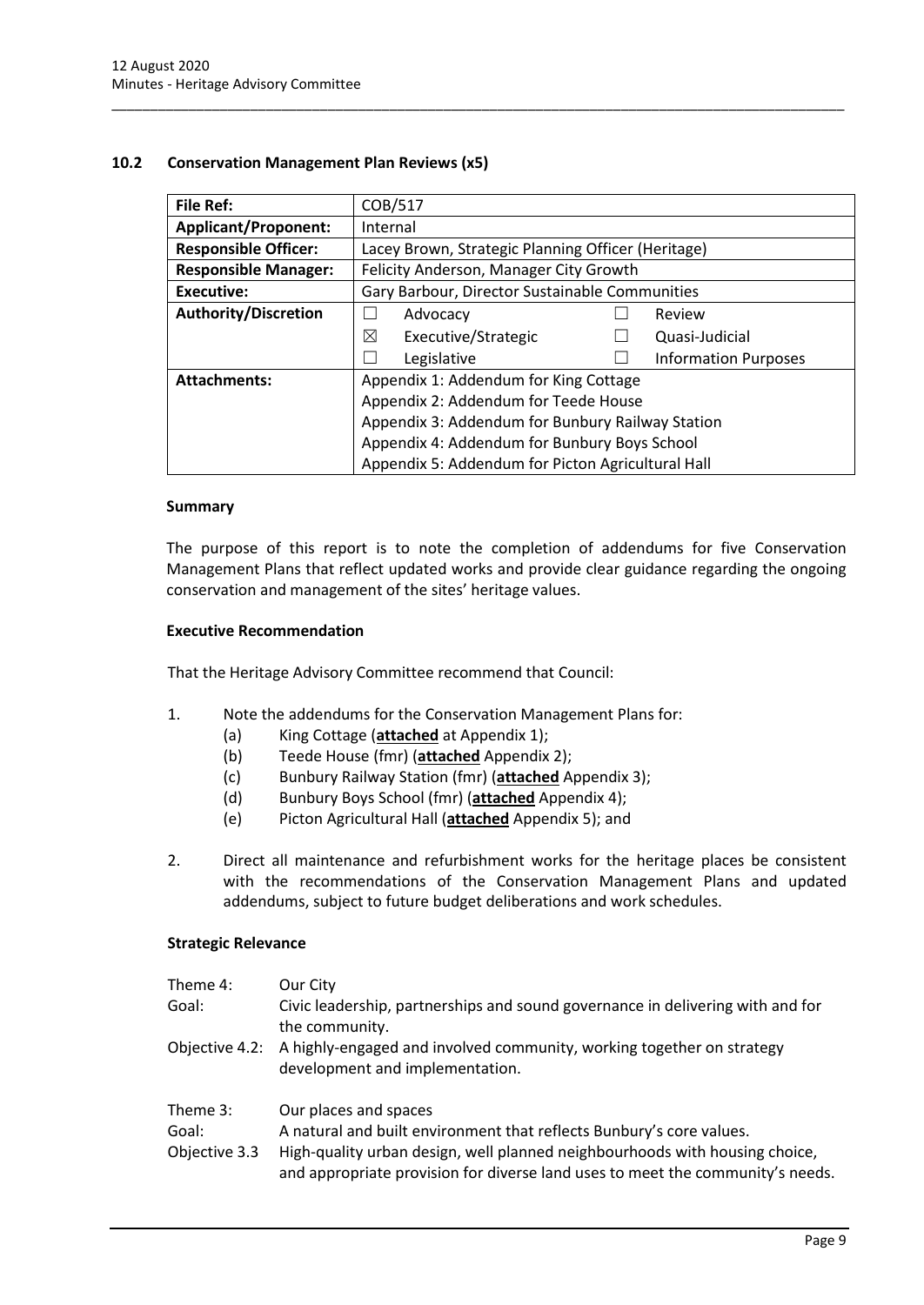## **Regional Impact Statement**

Retention and conservation of heritage places will ensure that residents of Bunbury, Greater Bunbury and those visiting the City can continue to appreciate heritage values and benefit from the positive contribution heritage makes to the community.

\_\_\_\_\_\_\_\_\_\_\_\_\_\_\_\_\_\_\_\_\_\_\_\_\_\_\_\_\_\_\_\_\_\_\_\_\_\_\_\_\_\_\_\_\_\_\_\_\_\_\_\_\_\_\_\_\_\_\_\_\_\_\_\_\_\_\_\_\_\_\_\_\_\_\_\_\_\_\_\_\_\_\_\_\_\_\_\_\_\_\_\_\_\_\_

## **Background**

The completion of a Conservation Management Plan (CMP) review will assist the City of Bunbury in the long term conservation and management of its assets.

The reviews involved assessing any works that have been carried out against the CMPs and updating the information accordingly. An addendum to the CMP, rather than complete rewriting of the document, is deemed the most appropriate approach. The review is on the following CMPs:

- King Cottage (Heritage Place No.: 339), CMP dated 2011
- Teede House (fmr) (Heritage Place Number:5699), CMP dated 2012
- Bunbury Railway Station (fmr) (Heritage Place Number:331), CMP dated 2014
- Bunbury Boys School (fmr) now the Bunbury Museum and Heritage Centre (Heritage Place number:330), CMP dated 2012
- Picton Agricultural Hall (currently recommended for entry on MHI and Heritage List), CMP dated 2011

## **Council Policy Compliance**

Bunbury lead by example through the management of these premises in accordance with the Local Planning Strategy and associated heritage policies. Endorsement of the CMP is consistent with this policy position.

### **Legislative Compliance**

The completion of the CMP, and associated reviews, supports requirements of the Australian International Council on Monuments and Sites (ICOMOS) Burra Charter; *Heritage Act 2018* and the *Planning and Development Act 2005*.

### **Officer Comments**

The CMPs, which were prepared in accordance with the Heritage Council of WA's standard brief, include:

- historical and physical evidence relevant to the assessment of the cultural heritage significance of the place;
- assessment of the place's cultural heritage significance;
- conservation policy recommendations; and
- implementation recommendations.

In essence, they are property management tools that aim to provide the knowledge and framework necessary to conserve (and where appropriate, interpret) the significance of the place and to manage necessary alterations and works over time. Conservation and maintenance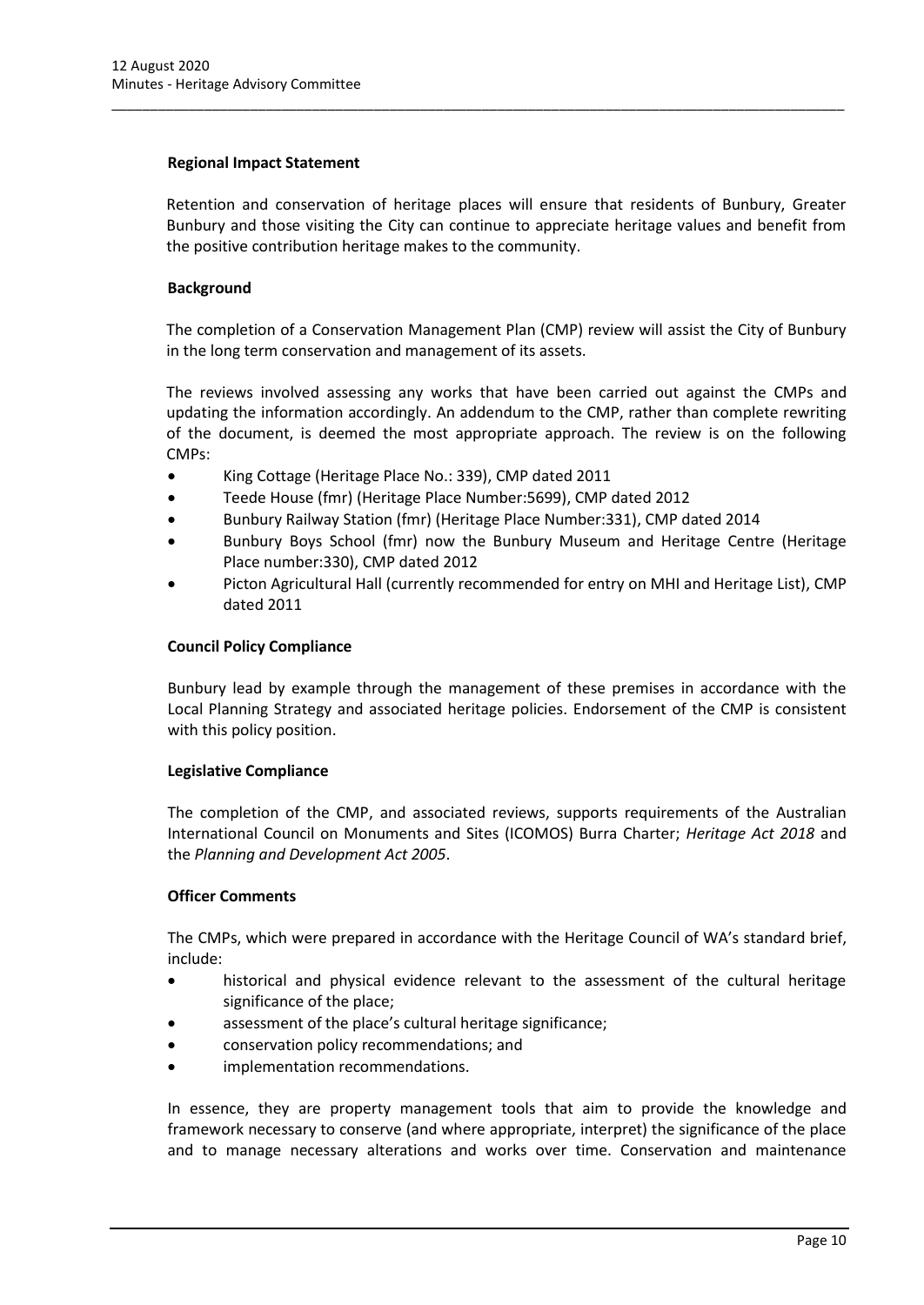schedules assist in the prioritisation and scope of works recommended. The addendums provide an update to these schedules of works for project and budget planning purposes.

\_\_\_\_\_\_\_\_\_\_\_\_\_\_\_\_\_\_\_\_\_\_\_\_\_\_\_\_\_\_\_\_\_\_\_\_\_\_\_\_\_\_\_\_\_\_\_\_\_\_\_\_\_\_\_\_\_\_\_\_\_\_\_\_\_\_\_\_\_\_\_\_\_\_\_\_\_\_\_\_\_\_\_\_\_\_\_\_\_\_\_\_\_\_\_

### **Analysis of Financial and Budget Implications**

Implementation of the recommendations contained within these CMPs have financial implications. It should be noted that the plans contain recommendations and provide a useful property management tool for prioritisation and scheduling of works (resources permitting).

### **Community Consultation**

This report seeks to consult with community members of the HAC.

## **Councillor/Officer Consultation**

The CMPs are all endorsed and consultation occurred with relevant City Departments, the HAC and Council at the time that they were completed. The consultants met with relevant officers as part of this review.

## **Applicant Consultation**

Not applicable

## **Timeline: Council Decision Implementation**

The CMPs each contain a recommended conservation works schedule and maintenance schedule. These are prioritised as short term (1-2 years); medium term (2-5 years); ongoing and annual inspections. This is standard for asset management of a building and the addendums provide an update on completed works.

### **Outcome of the Meeting held 12 August 2020**

Kent Lyon declared an impartiality interest as he was the Consultant who undertook the reviews. Kent Lyon remained in the meeting room for the discussion and vote on this matter.

The recommendation was moved Stephen Craddock, seconded Duncan Rutherford.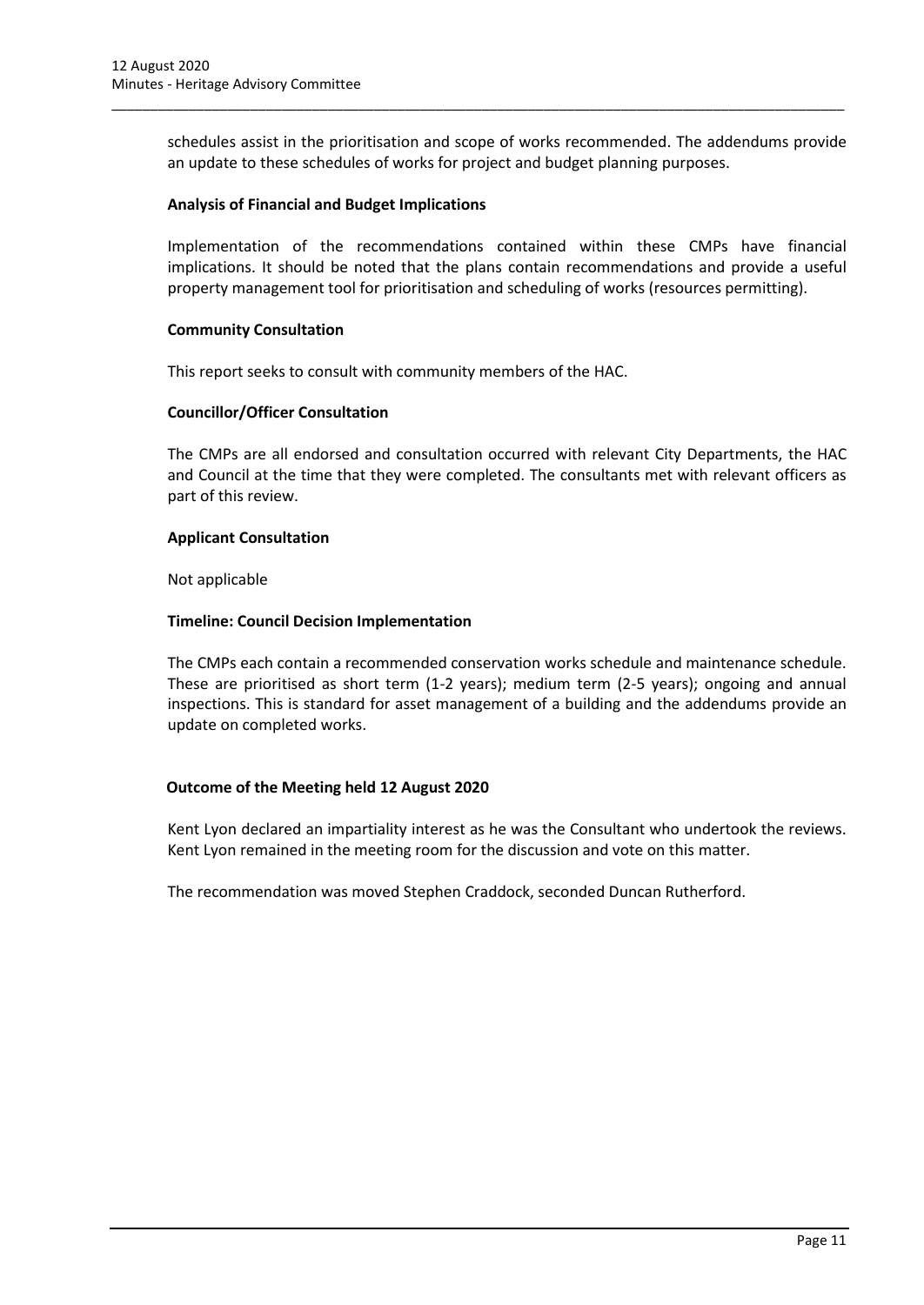The Presiding Member put the motion to the vote and it was adopted to become the Committee's decision on the matter.

\_\_\_\_\_\_\_\_\_\_\_\_\_\_\_\_\_\_\_\_\_\_\_\_\_\_\_\_\_\_\_\_\_\_\_\_\_\_\_\_\_\_\_\_\_\_\_\_\_\_\_\_\_\_\_\_\_\_\_\_\_\_\_\_\_\_\_\_\_\_\_\_\_\_\_\_\_\_\_\_\_\_\_\_\_\_\_\_\_\_\_\_\_\_\_

## **Committee Decision**

That the Heritage Advisory Committee recommend that Council:

- 1. Note the addendums for the Conservation Management Plans for:
	- (a) King Cottage (attached at Appendix 1);
	- (b) Teede House (fmr) (attached Appendix 2);
	- (c) Bunbury Railway Station (fmr) (attached Appendix 3);
	- (d) Bunbury Boys School (fmr) (attached Appendix 4);
	- (e) Picton Agricultural Hall (attached Appendix 5); and
- 2. Direct all maintenance and refurbishment works for the heritage places be consistent with the recommendations of the Conservation Management Plans and updated addendums, subject to future budget deliberations and work schedules.

CARRIED

7 votes "for" / Nil votes "against"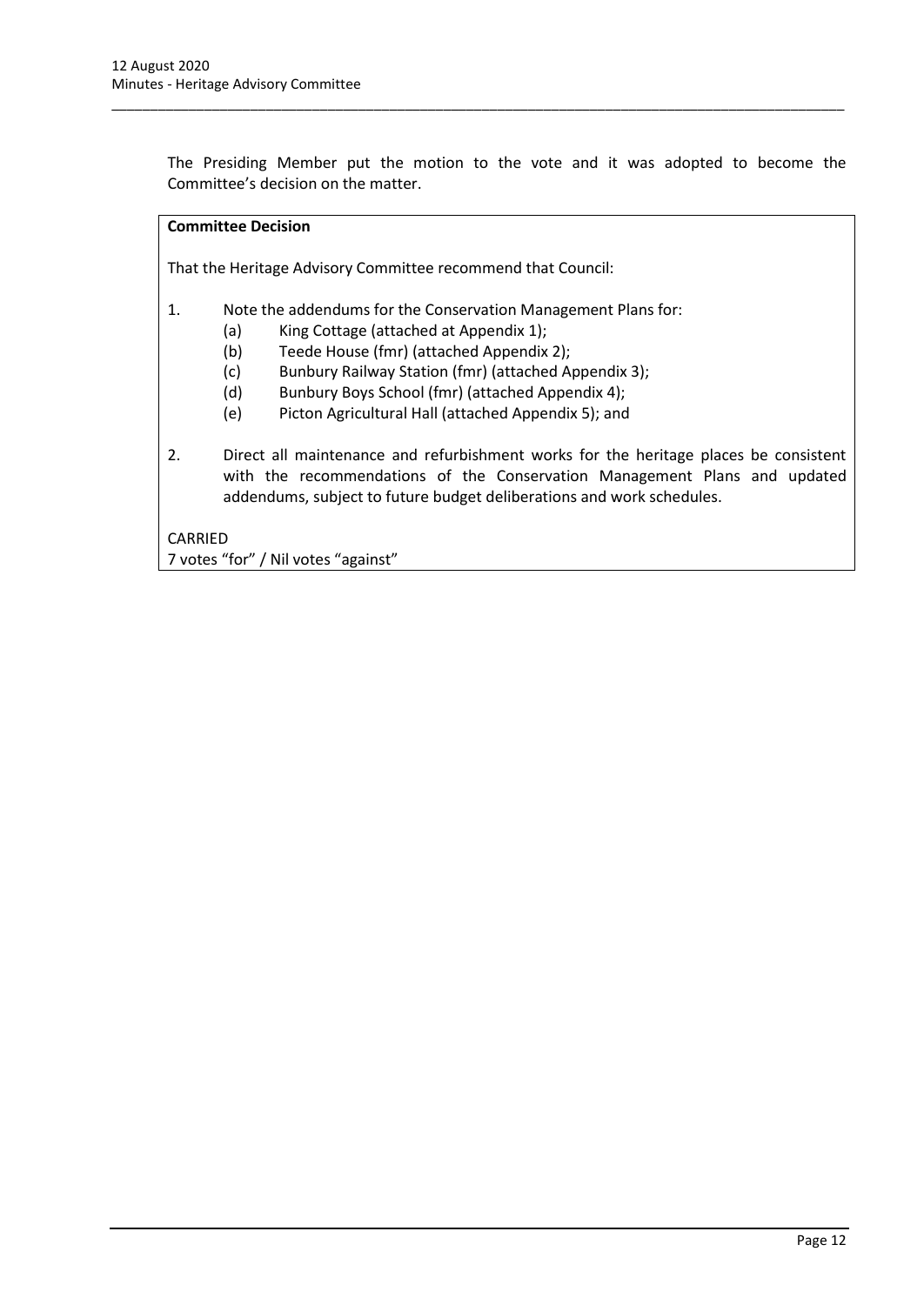## <span id="page-13-0"></span>**10.3 Summary of Referrals and Communications**

| <b>File Ref:</b>            | COB/517                                            |   |                             |
|-----------------------------|----------------------------------------------------|---|-----------------------------|
| <b>Applicant/Proponent:</b> | Internal                                           |   |                             |
| <b>Responsible Officer:</b> | Lacey Brown, Strategic Planning Officer (Heritage) |   |                             |
| <b>Responsible Manager:</b> | Felicity Anderson, Manager City Growth             |   |                             |
| Executive:                  | Gary Barbour, Director Sustainable Communities     |   |                             |
| <b>Authority/Discretion</b> | Advocacy                                           |   | Review                      |
|                             | Executive/Strategic<br>$\blacksquare$              |   | Quasi-Judicial              |
|                             | Legislative<br>$\overline{\phantom{a}}$            | Χ | <b>Information Purposes</b> |
| <b>Attachments:</b>         | Nil                                                |   |                             |

\_\_\_\_\_\_\_\_\_\_\_\_\_\_\_\_\_\_\_\_\_\_\_\_\_\_\_\_\_\_\_\_\_\_\_\_\_\_\_\_\_\_\_\_\_\_\_\_\_\_\_\_\_\_\_\_\_\_\_\_\_\_\_\_\_\_\_\_\_\_\_\_\_\_\_\_\_\_\_\_\_\_\_\_\_\_\_\_\_\_\_\_\_\_\_

#### **Summary**

The Heritage Advisor and Strategic Planning Officer (Heritage) have provided details to the HAC on recent development application referrals, discussions and events since the last Committee meeting.

### **Executive Recommendation**

That the Heritage Advisory Committee note the summary of referrals and communications as detailed in the Officer Comments.

#### **Strategic Relevance**

| Theme 1:<br>Goal:                  | Our community and culture<br>A safe, healthy and cohesive community, with a rich cultural life, and supportive<br>social environment.                                                                                                                          |
|------------------------------------|----------------------------------------------------------------------------------------------------------------------------------------------------------------------------------------------------------------------------------------------------------------|
| Objective 1.4                      | Arts, culture, heritage and events that enrich our understanding and enjoyment<br>of life, celebrate our identity and bring the community together.                                                                                                            |
| Theme 3:<br>Goal:<br>Objective 3.3 | Our places and spaces<br>A natural and built environment that reflects Bunbury's core values.<br>High-quality urban design, well planned neighbourhoods with housing choice,<br>and appropriate provision for diverse land uses to meet the community's needs. |

### **Regional Impact Statement**

Heritage is important for the community and has environmental, economic and social benefits as a resource for present and future generations. The City of Bunbury recognises the importance of identifying, assessing and managing heritage places within its local government area to align with contemporary community values.

### **Background**

The HAC is advised of recent development applications, decisions, policy, enquiries and/or events to assist in the awareness and promotion of heritage development and education in Bunbury. This provides a transparent approach for the wider community and is consistent with the terms of reference for the HAC.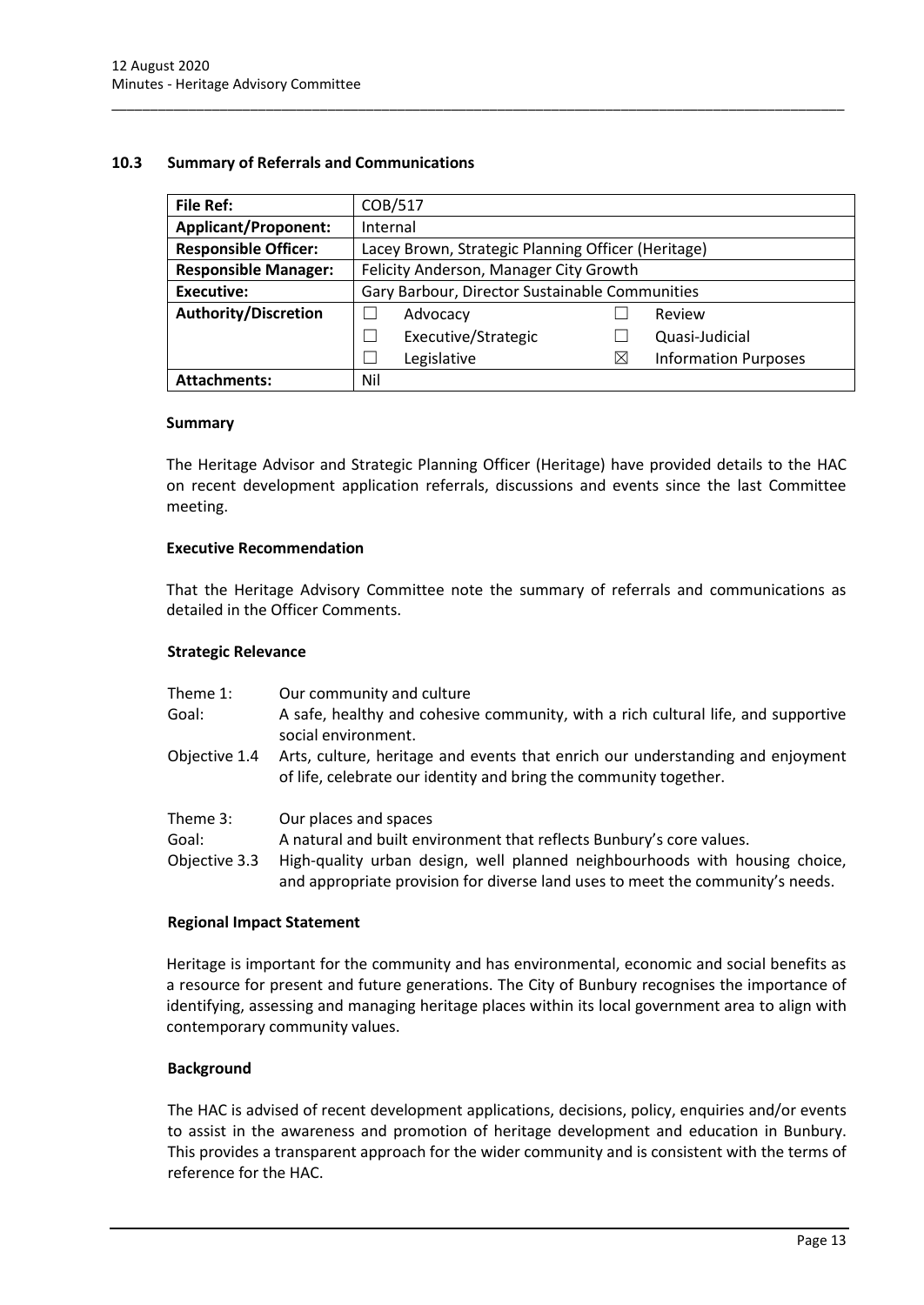## **Legislative/Council Policy Compliance**

The following statutory planning instruments of the State Planning Framework and Local Planning Framework are applicable to the assessment of development applications and heritage advice:

\_\_\_\_\_\_\_\_\_\_\_\_\_\_\_\_\_\_\_\_\_\_\_\_\_\_\_\_\_\_\_\_\_\_\_\_\_\_\_\_\_\_\_\_\_\_\_\_\_\_\_\_\_\_\_\_\_\_\_\_\_\_\_\_\_\_\_\_\_\_\_\_\_\_\_\_\_\_\_\_\_\_\_\_\_\_\_\_\_\_\_\_\_\_\_

- The Burra Charter
- *Heritage Act 2018*
- *Planning and Development Act 2005*
- *Planning and Development (Local Planning Schemes) Regulations 2015*
- Relevant Local Planning Policies for Heritage
- State Planning Policy 3.5 Historic Heritage Conservation

## **Officer Comments**

The referral and communications list is as follows:

| 1.  | #14 Charles Street - shed                                                                   |
|-----|---------------------------------------------------------------------------------------------|
| 2.  | BRAG – site inspection regarding accessibility and renovations                              |
| 3.  | BRAG - accessibility and renovations DA submitted                                           |
| 4.  | BRAG - Art Gallery alterations and additions - DA finalised                                 |
| 5.  | Lady Mitchell Child Health Clinic - Retrospective for alterations and addition of air con - |
|     | DA finalised                                                                                |
| 6.  | Bunbury Womens' Club - onsite meeting with State Heritage officer to discuss air            |
|     | conditioning unit installation                                                              |
| 7.  | Bunbury Womens' Club - air conditioning unit installation DA submitted                      |
| 8.  | $SSAC - art$ installations                                                                  |
| 9.  | SSAC - automated doors                                                                      |
| 10. | RSL enquiry - ANZAC Park usage                                                              |
| 11. | Jetty Heritage Precinct - proposed concept plan interpretation discussions                  |
| 12. | Jetty Heritage Precinct - referral to State Heritage for comment                            |
| 13. | Old Bunbury Post Office and Bonded Store - Caruso Family history provided to                |
|     | Memories of Bunbury                                                                         |
| 14. | Rose Hotel - discussions on alterations with State Heritage - DA submitted                  |
| 15. | Discussions with State Heritage on assessment program of Heritage Precinct (Stirling        |
|     | Street/East Bunbury)                                                                        |
| 16. | Forrest Homestead - Retrospective works and conservation works - DA finalised               |
| 17. | Information on plaques for "Women that have made a significant contribution to              |
|     | Bunbury" for Memories of Bunbury.                                                           |
| 18. | #11 Charles Street - enquiry on works that require a DA                                     |
| 19. | #83 Victoria Street - DA submitted for mounted heating units                                |
| 20. | #83 Victoria Street - DA submitted for signage                                              |
| 21. | #7 Park Street - demolition - DA finalised                                                  |

### **Analysis of Financial and Budget Implications**

There are no financial or budget implications associated with this report.

### **Community Consultation**

Not applicable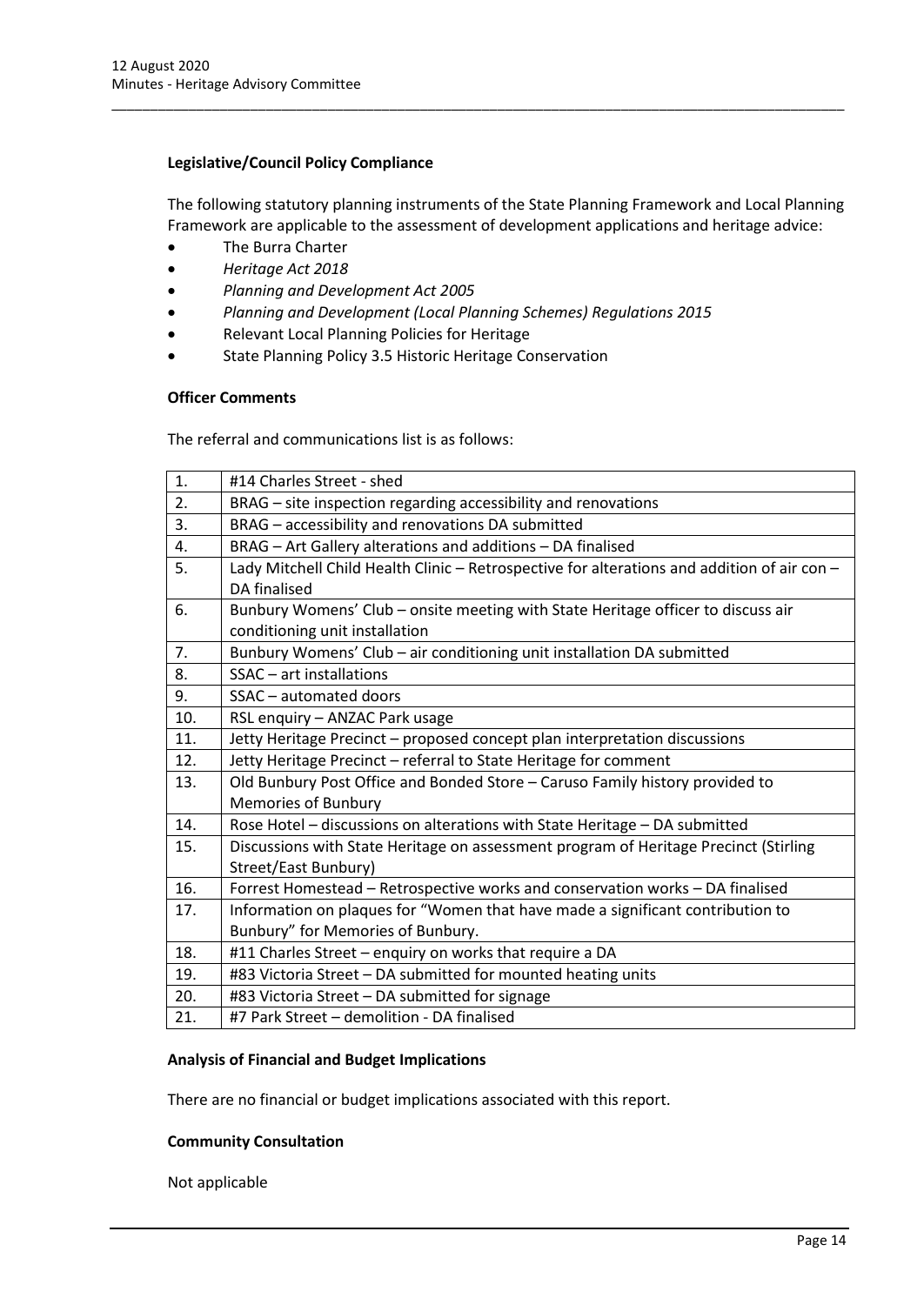## **Councillor/Officer Consultation**

Councillor members were consulted through the HAC.

### **Applicant Consultation**

Not applicable

## **Timeline: Council Decision Implementation**

Not applicable

## **Outcome of the Meeting held 12 August 2020**

The recommendation was moved Del Ambrosius, seconded Kent Lyon.

The Presiding Member put the motion to the vote and it was adopted to become the Committee's decision on the matter.

\_\_\_\_\_\_\_\_\_\_\_\_\_\_\_\_\_\_\_\_\_\_\_\_\_\_\_\_\_\_\_\_\_\_\_\_\_\_\_\_\_\_\_\_\_\_\_\_\_\_\_\_\_\_\_\_\_\_\_\_\_\_\_\_\_\_\_\_\_\_\_\_\_\_\_\_\_\_\_\_\_\_\_\_\_\_\_\_\_\_\_\_\_\_\_

## **Committee Decision**

That the Heritage Advisory Committee note the summary of referrals and communications as detailed in the Officer Comments.

CARRIED 7 votes "for" / Nil votes "against"